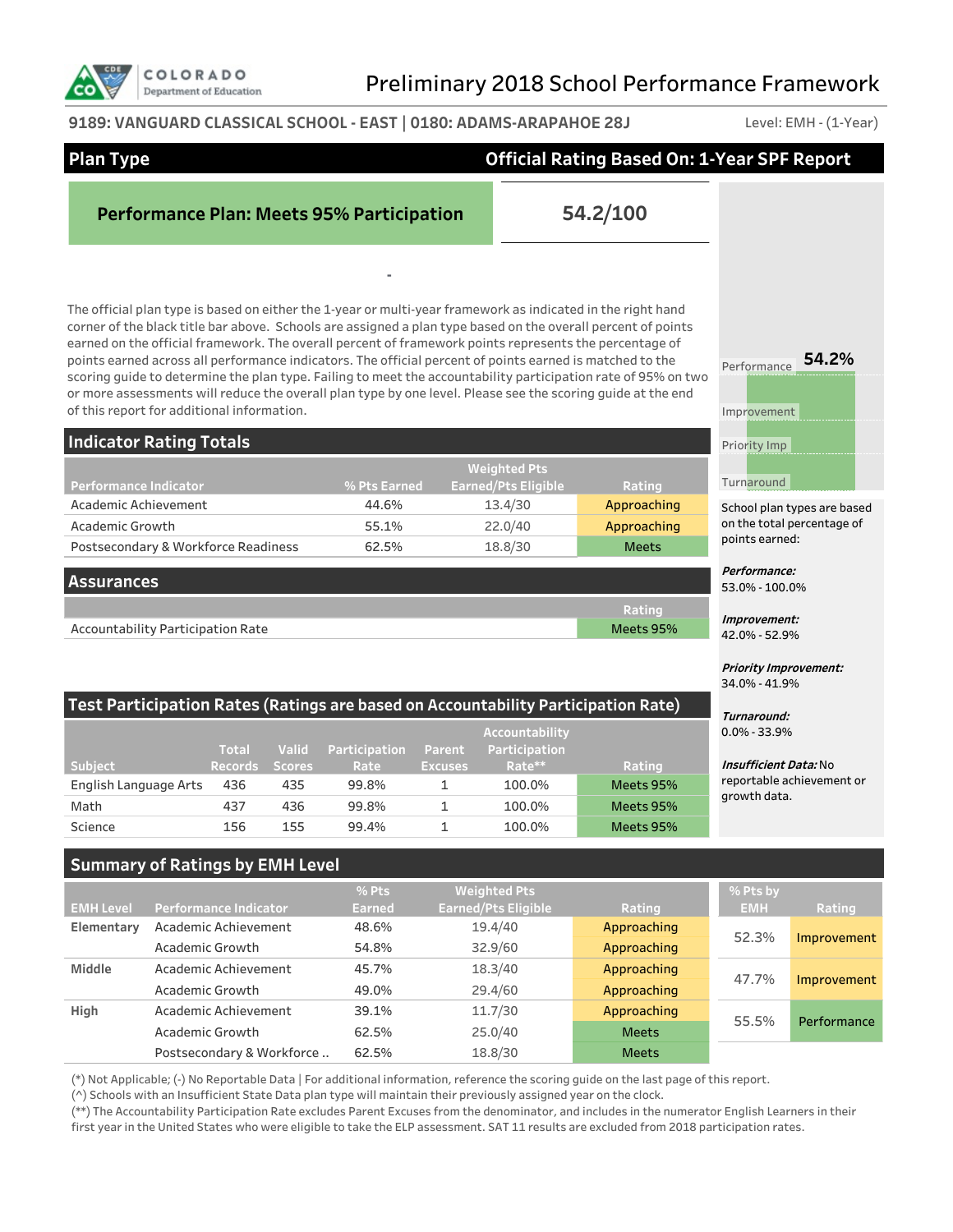

### **9189: VANGUARD CLASSICAL SCHOOL - EAST | 0180: ADAMS-ARAPAHOE 28J**

Level: Elementary - (1-Year)

|               | <b>ACADEMIC ACHIEVEMENT</b>         |        |                      |                          |                   |                 |                      |
|---------------|-------------------------------------|--------|----------------------|--------------------------|-------------------|-----------------|----------------------|
|               |                                     |        | <b>Participation</b> | <b>Mean Scale</b>        | <b>Percentile</b> | Pts Earned/     |                      |
| Subject       | <b>Student Group</b>                | Count  | Rate                 | <b>Score</b>             | Rank              | <b>Eligible</b> | Rating               |
| CMAS -        | <b>All Students</b>                 | 200    | 99.5%                | 738.3                    | 47                | 4/8             | Approaching          |
| English       | Previously Identified for READ Plan | 53     | 100.0%               | 709.1                    | $\ast$            | 0/0             |                      |
| Language Arts | <b>English Learners</b>             | 103    | 100.0%               | 732.1                    | 33                | 0.5/1           | Approaching          |
|               | Free/Reduced-Price Lunch Eligible   | 121    | 100.0%               | 737.0                    | 44                | 0.5/1           | Approaching          |
|               | <b>Minority Students</b>            | 155    | 99.4%                | 735.5                    | 41                | 0.5/1           | Approaching          |
|               | <b>Students with Disabilities</b>   | 21     | 100.0%               | 695.2                    | 1                 | 0.25/1          | <b>Does Not Meet</b> |
| CMAS - Math   | All Students                        | 203    | 99.5%                | 729.0                    | 36                | 4/8             | Approaching          |
|               | <b>English Learners</b>             | 106    | 100.0%               | 725.8                    | 28                | 0.5/1           | Approaching          |
|               | Free/Reduced-Price Lunch Eligible   | 122    | 100.0%               | 728.2                    | 34                | 0.5/1           | Approaching          |
|               | <b>Minority Students</b>            | 158    | 99.4%                | 725.8                    | 28                | 0.5/1           | Approaching          |
|               | <b>Students with Disabilities</b>   | 21     | 100.0%               | 700.0                    | 1                 | 0.25/1          | <b>Does Not Meet</b> |
| CMAS-         | All Students                        | 68     | 100.0%               | 556.3                    | 25                | 4/8             | Approaching          |
| Science       | <b>English Learners</b>             | 41     | 100.0%               | 550.6                    | 22                | 0.5/1           | Approaching          |
|               | Free/Reduced-Price Lunch Eligible   | 40     | 100.0%               | 559.2                    | 26                | 0.5/1           | Approaching          |
|               | <b>Minority Students</b>            | 54     | 100.0%               | 550.3                    | 22                | 0.5/1           | Approaching          |
|               | <b>Students with Disabilities</b>   | n < 16 |                      | $\overline{\phantom{a}}$ |                   | 0/0             |                      |
| <b>TOTAL</b>  |                                     | $*$    | $*$                  | $\ast$                   | $\ast$            | 17/35           | Approaching          |

### **ACADEMIC GROWTH**

|                |                                    |        | <b>Median Growth</b> | Pts Earned/     |                          |
|----------------|------------------------------------|--------|----------------------|-----------------|--------------------------|
| <b>Subject</b> |                                    |        |                      |                 |                          |
|                | <b>Student Group</b>               | Count  | Percentile/Rate      | <b>Eligible</b> | Rating                   |
| CMAS -         | All Students                       | 123    | 46.0                 | 4/8             | Approaching              |
| English        | English Learners                   | 62     | 40.5                 | 0.5/1           | Approaching              |
| Language Arts  | Free/Reduced-Price Lunch Eligible  | 74     | 50.5                 | 0.75/1          | <b>Meets</b>             |
|                | <b>Minority Students</b>           | 93     | 49.0                 | 0.5/1           | Approaching              |
|                | <b>Students with Disabilities</b>  | n < 20 | ٠                    | 0/0             | $\overline{\phantom{a}}$ |
| CMAS - Math    | All Students                       | 123    | 37.0                 | 4/8             | Approaching              |
|                | English Learners                   | 62     | 49.0                 | 0.5/1           | Approaching              |
|                | Free/Reduced-Price Lunch Eligible  | 74     | 39.5                 | 0.5/1           | Approaching              |
|                | <b>Minority Students</b>           | 93     | 39.0                 | 0.5/1           | Approaching              |
|                | <b>Students with Disabilities</b>  | n < 20 | $\sim$               | 0/0             |                          |
| <b>ELP</b>     | English Language Proficiency (ELP) | 120    | 61.0                 | 3/4             | <b>Meets</b>             |
|                | On Track to EL Proficiency         | 120    | 85.0%                | 0/0             | <b>Meets</b>             |
| <b>TOTAL</b>   |                                    | $*$    | $*$                  | 14.25/26        | Approaching              |

This page displays the performance indicator data for the elementary school level. Data are based on results from 2017-18, unless otherwise noted.

**Academic Achievement**: reflects the mean scale score for the identified subject and student group based on 2018 assessment results. The participation rate displayed with the achievement results includes Parent Excuses in the denominator and does not apply the exemption for English Learners in their first year in the United States.

**Academic Growth**: reflects the median student growth percentile for the identified student group based on 2018 CMAS growth results for Math and English Language Arts. English Language Proficiency growth results for 2018 are included for points. The On-Track to EL proficiency metric is reported for informational purposes only in 2018 and will be included for points in 2019.

For additional information regarding Academic Achievement and Academic Growth points, cut-points, and ratings reference the scoring guide at the end of this document.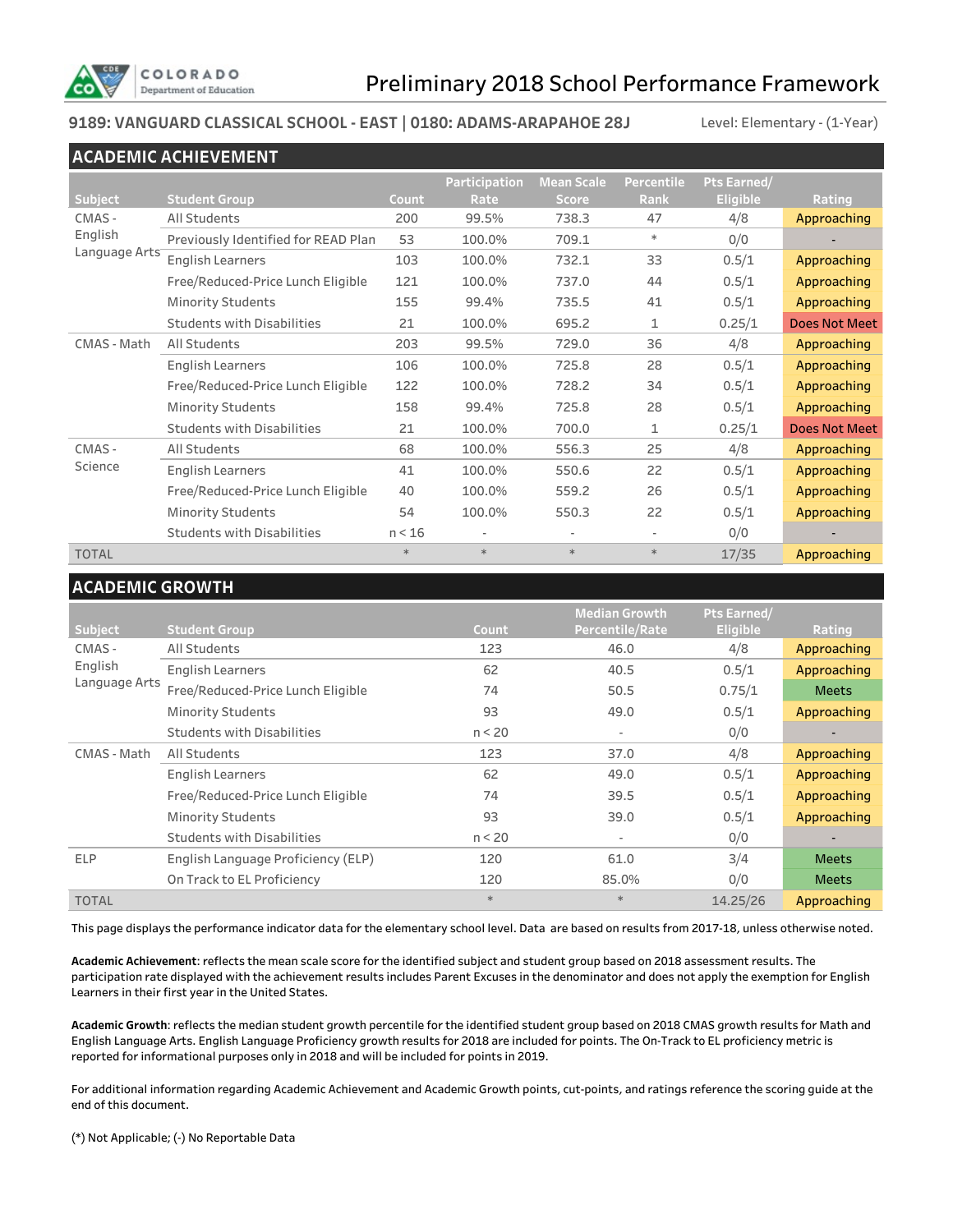

### **9189: VANGUARD CLASSICAL SCHOOL - EAST | 0180: ADAMS-ARAPAHOE 28J** Level: Middle - (1-Year)

|                                    | <b>ACADEMIC ACHIEVEMENT</b>       |        |                      |                          |            |                 |                      |
|------------------------------------|-----------------------------------|--------|----------------------|--------------------------|------------|-----------------|----------------------|
|                                    |                                   |        | <b>Participation</b> | <b>Mean Scale</b>        | Percentile | Pts Earned/     |                      |
| Subject                            | <b>Student Group</b>              | Count  | Rate                 | <b>Score</b>             | Rank       | <b>Eligible</b> | Rating               |
| CMAS -<br>English<br>Language Arts | All Students                      | 170    | 100.0%               | 728.9                    | 24         | 4/8             | Approaching          |
|                                    | <b>English Learners</b>           | 85     | 100.0%               | 725.0                    | 17         | 0.5/1           | Approaching          |
|                                    | Free/Reduced-Price Lunch Eligible | 109    | 100.0%               | 728.9                    | 24         | 0.5/1           | Approaching          |
|                                    | <b>Minority Students</b>          | 139    | 100.0%               | 726.4                    | 20         | 0.5/1           | Approaching          |
|                                    | <b>Students with Disabilities</b> | 18     | 100.0%               | 687.7                    | 1          | 0.25/1          | <b>Does Not Meet</b> |
| CMAS - Math                        | All Students                      | 173    | 100.0%               | 717.7                    | 17         | 4/8             | Approaching          |
|                                    | <b>English Learners</b>           | 87     | 100.0%               | 712.2                    | 8          | 0.25/1          | <b>Does Not Meet</b> |
|                                    | Free/Reduced-Price Lunch Eligible | 111    | 100.0%               | 718.4                    | 19         | 0.5/1           | Approaching          |
|                                    | <b>Minority Students</b>          | 142    | 100.0%               | 715.3                    | 13         | 0.25/1          | Does Not Meet        |
|                                    | <b>Students with Disabilities</b> | 18     | 100.0%               | 683.9                    | 1          | 0.25/1          | <b>Does Not Meet</b> |
| CMAS -                             | All Students                      | 62     | 100.0%               | 539.2                    | 20         | 4/8             | Approaching          |
| Science                            | <b>English Learners</b>           | 30     | 100.0%               | 506.3                    | 8          | 0.25/1          | <b>Does Not Meet</b> |
|                                    | Free/Reduced-Price Lunch Eligible | 40     | 100.0%               | 546.2                    | 22         | 0.5/1           | Approaching          |
|                                    | <b>Minority Students</b>          | 51     | 100.0%               | 526.9                    | 14         | 0.25/1          | <b>Does Not Meet</b> |
|                                    | <b>Students with Disabilities</b> | n < 16 | ٠                    | $\overline{\phantom{a}}$ | ٠          | 0/0             | $\blacksquare$       |
| <b>TOTAL</b>                       |                                   | $\ast$ | $*$                  | $\ast$                   | $\ast$     | 16/35           | Approaching          |

### **ACADEMIC GROWTH**

|                   |                                      |              | <b>Median Growth</b>     | Pts Earned/            |                       |
|-------------------|--------------------------------------|--------------|--------------------------|------------------------|-----------------------|
| Subject<br>CMAS - | <b>Student Group</b><br>All Students | Count<br>166 | Percentile/Rate<br>35.5  | <b>Eligible</b><br>4/8 | Rating<br>Approaching |
| English           | <b>English Learners</b>              | 84           | 36.0                     | 0.5/1                  | Approaching           |
| Language Arts     | Free/Reduced-Price Lunch Eligible    | 106          | 35.5                     | 0.5/1                  | Approaching           |
|                   |                                      |              |                          |                        |                       |
|                   | <b>Minority Students</b>             | 137          | 34.0                     | 0.25/1                 | Does Not Meet         |
|                   | <b>Students with Disabilities</b>    | n < 20       | $\overline{\phantom{a}}$ | 0/0                    |                       |
| CMAS - Math       | All Students                         | 165          | 45.0                     | 4/8                    | Approaching           |
|                   | English Learners                     | 83           | 43.0                     | 0.5/1                  | Approaching           |
|                   | Free/Reduced-Price Lunch Eligible    | 105          | 42.0                     | 0.5/1                  | Approaching           |
|                   | <b>Minority Students</b>             | 136          | 43.0                     | 0.5/1                  | Approaching           |
|                   | <b>Students with Disabilities</b>    | n < 20       | $\overline{\phantom{a}}$ | 0/0                    | -                     |
| <b>ELP</b>        | English Language Proficiency (ELP)   | 26           | 43.0                     | 2/4                    | Approaching           |
|                   | On Track to EL Proficiency           | 26           | 46.2%                    | 0/0                    | Approaching           |
| <b>TOTAL</b>      |                                      | $*$          | $*$                      | 12.75/26               | Approaching           |

This page displays the performance indicator data for the middle school level. Data are based on results from 2017-18, unless otherwise noted.

**Academic Achievement:** reflects the mean scale score for the identified subject and student group based on 2018 assessment results. The participation rate displayed with the achievement results includes Parent Excuses in the denominator and does not apply the exemption for English Learners in their first year in the United States.

**Academic Growth:** reflects the median student growth percentile for the identified student group based on 2018 CMAS growth results for Math and English Language Arts. English Language Proficiency growth results for 2018 are included for points. The On-Track to EL proficiency metric is reported for informational purposes only in 2018 and will be included for points in 2019.

For additional information regarding Academic Achievement and Academic Growth points, cut-points, and ratings reference the scoring guide at the end of this document.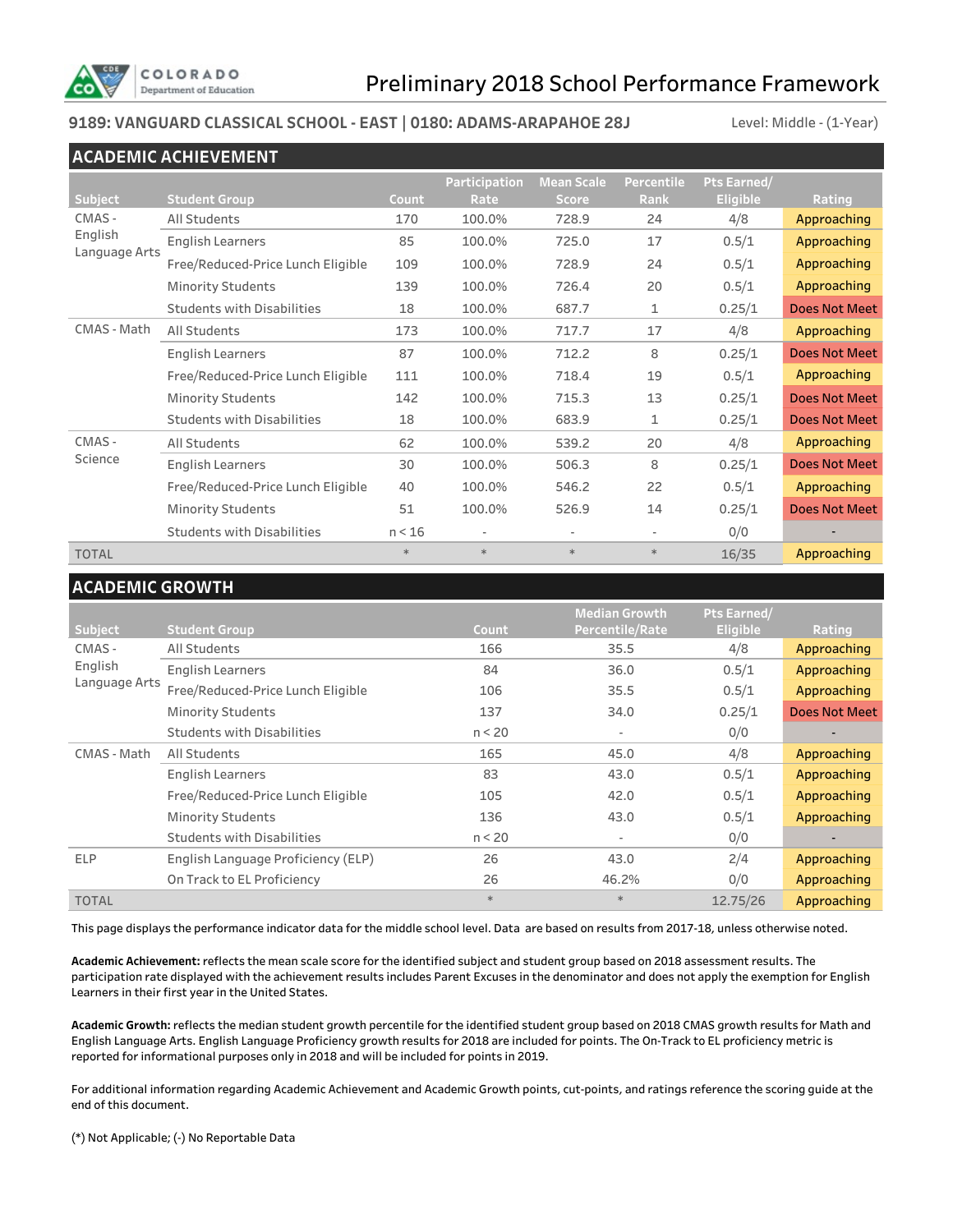

### **9189: VANGUARD CLASSICAL SCHOOL - EAST | 0180: ADAMS-ARAPAHOE 28J** Level: High - (1-Year)

|                      | <b>ACADEMIC ACHIEVEMENT</b>       |        |                          |                          |                          |                 |                      |
|----------------------|-----------------------------------|--------|--------------------------|--------------------------|--------------------------|-----------------|----------------------|
|                      |                                   |        | Participation            | <b>Mean Scale</b>        | <b>Percentile</b>        | Pts Earned/     |                      |
| <b>Subject</b>       | <b>Student Group</b>              | Count  | Rate                     | <b>Score</b>             | <b>Rank</b>              | <b>Eligible</b> | Rating               |
| CO PSAT -            | All Students                      | 54     | 100.0%                   | 419.3                    | 12                       | 2/8             | <b>Does Not Meet</b> |
| Evidence-<br>Based   | <b>English Learners</b>           | 27     | 100.0%                   | 391.5                    | 2                        | 0.25/1          | <b>Does Not Meet</b> |
| Reading &<br>Writing | Free/Reduced-Price Lunch Eligible | 36     | 100.0%                   | 406.1                    | 7                        | 0.25/1          | <b>Does Not Meet</b> |
|                      | <b>Minority Students</b>          | 43     | 100.0%                   | 406.5                    | 7                        | 0.25/1          | <b>Does Not Meet</b> |
|                      | <b>Students with Disabilities</b> | n < 16 | $\overline{\phantom{a}}$ | $\overline{\phantom{a}}$ | ٠                        | 0/0             |                      |
| CO PSAT -            | All Students                      | 54     | 100.0%                   | 415.4                    | 18                       | 4/8             | Approaching          |
| Math                 | <b>English Learners</b>           | 27     | 100.0%                   | 408.9                    | 13                       | 0.25/1          | <b>Does Not Meet</b> |
|                      | Free/Reduced-Price Lunch Eligible | 36     | 100.0%                   | 407.2                    | 12                       | 0.25/1          | <b>Does Not Meet</b> |
|                      | <b>Minority Students</b>          | 43     | 100.0%                   | 410.5                    | 13                       | 0.25/1          | <b>Does Not Meet</b> |
|                      | <b>Students with Disabilities</b> | n < 16 | $\overline{\phantom{a}}$ | $\overline{\phantom{a}}$ | $\overline{\phantom{a}}$ | 0/0             |                      |
| CMAS -               | All Students                      | 24     | 96.2%                    | 597.4                    | 40                       | 4/8             | Approaching          |
| Science              | <b>English Learners</b>           | n < 16 | ÷                        | $\overline{\phantom{a}}$ | $\overline{\phantom{0}}$ | 0/0             |                      |
|                      | Free/Reduced-Price Lunch Eligible | 20     | 95.2%                    | 605.9                    | 47                       | 0.5/1           | Approaching          |
|                      | <b>Minority Students</b>          | 19     | 95.0%                    | 601.2                    | 42                       | 0.5/1           | Approaching          |
|                      | <b>Students with Disabilities</b> | n < 16 | $\overline{\phantom{m}}$ |                          | $\overline{\phantom{0}}$ | 0/0             |                      |
| <b>TOTAL</b>         |                                   | $\ast$ | $\ast$                   | $\ast$                   | $\ast$                   | 12.5/32         | Approaching          |

### **ACADEMIC GROWTH**

| Subject                    | <b>Student Group</b>               | Count  | <b>Median Growth</b><br>Percentile/Rate | Pts Earned/<br><b>Eligible</b> | Rating                   |
|----------------------------|------------------------------------|--------|-----------------------------------------|--------------------------------|--------------------------|
| CO PSAT/SAT - All Students |                                    | 75     | 45.0                                    | 4/8                            | Approaching              |
| Evidence-                  | <b>English Learners</b>            | 36     | 46.0                                    | 0.5/1                          | Approaching              |
| Based<br>Reading &         | Free/Reduced-Price Lunch Eligible  | 54     | 42.0                                    | 0.5/1                          | Approaching              |
| Writing                    | <b>Minority Students</b>           | 60     | 42.5                                    | 0.5/1                          | Approaching              |
|                            | <b>Students with Disabilities</b>  | n < 20 | $\overline{\phantom{a}}$                | 0/0                            |                          |
| CO PSAT/SAT - All Students |                                    | 73     | 58.0                                    | 6/8                            | <b>Meets</b>             |
| Math                       | <b>English Learners</b>            | 36     | 63.0                                    | 0.75/1                         | <b>Meets</b>             |
|                            | Free/Reduced-Price Lunch Eligible  | 53     | 52.0                                    | 0.75/1                         | <b>Meets</b>             |
|                            | <b>Minority Students</b>           | 59     | 59.0                                    | 0.75/1                         | <b>Meets</b>             |
|                            | <b>Students with Disabilities</b>  | n < 20 | $\overline{\phantom{a}}$                | 0/0                            | $\blacksquare$           |
| <b>ELP</b>                 | English Language Proficiency (ELP) | n < 20 |                                         | 0/0                            | $\overline{\phantom{a}}$ |
|                            | On Track to EL Proficiency         | n < 20 |                                         | 0/0                            |                          |
| <b>TOTAL</b>               |                                    | $*$    | $*$                                     | 13.75/22                       | <b>Meets</b>             |

This page displays the performance indicator data for the high school level. Data are based on results from 2017-18, unless otherwise noted.

**Academic Achievement:** reflects the mean scale score for the identified subject and student group based on 2018 assessment results. The participation rate displayed with the achievement results includes Parent Excuses in the denominator and does not apply the exemption for English Learners in their first year in the United States.

**Academic Growth:** reflects the median student growth percentile for the identified student group based on 2018 PSAT/SAT growth results for Math and Evidence-Based Reading and Writing. English Language Proficiency growth results for 2018 are included for points. The On-Track to EL proficiency metric is reported for informational purposes only in 2018 and will be included for points in 2019.

For additional information regarding Academic Achievement and Academic Growth points, cut-points, and ratings reference the scoring guide at the end of this document.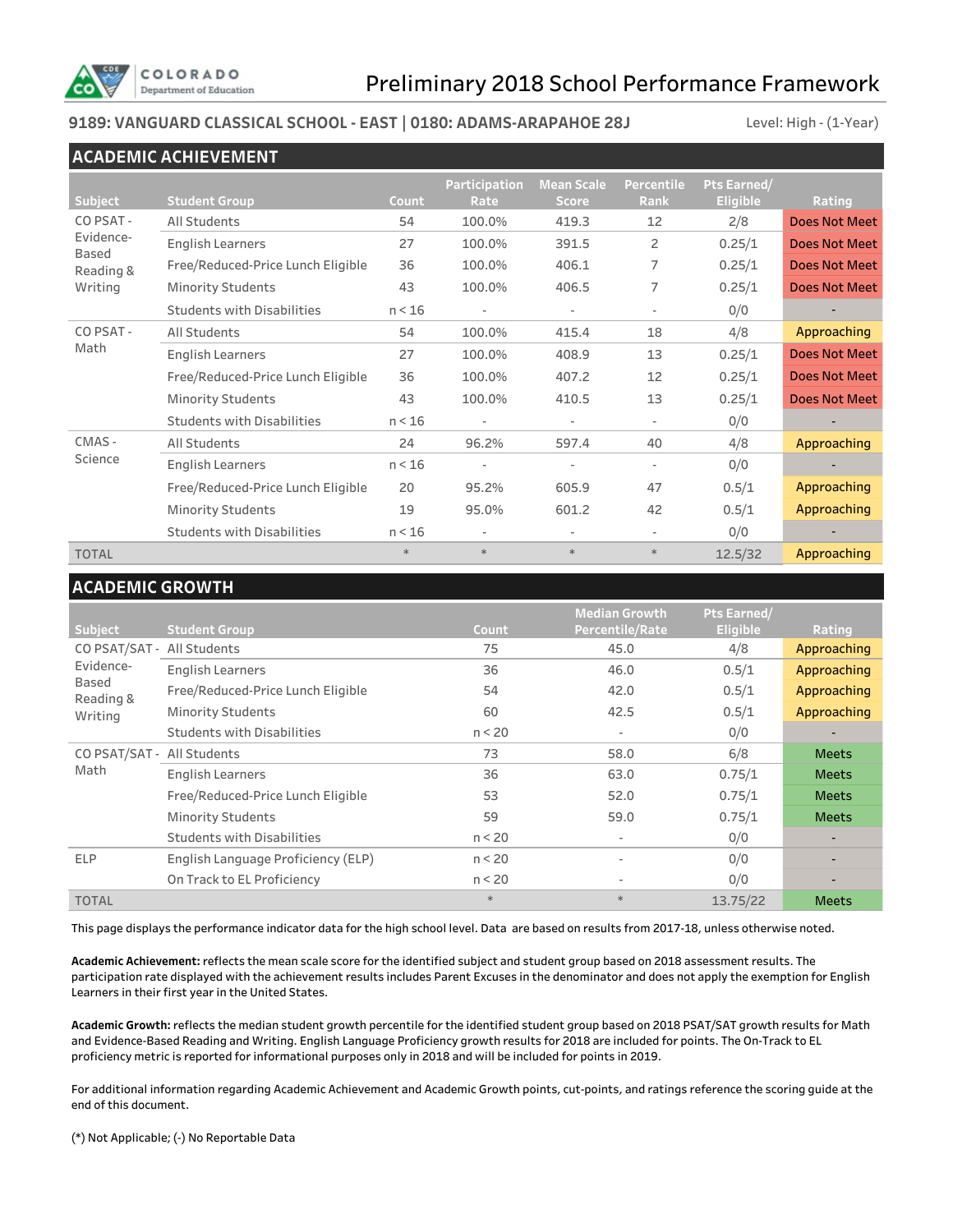

#### **9189: VANGUARD CLASSICAL SCHOOL - EAST | 0180: ADAMS-ARAPAHOE 28J**

Level: High - (1-Year)

|                | <b>POSTSECONDARY AND WORKFORCE READINESS</b> |        |             |            |                      |                 |                |  |  |  |
|----------------|----------------------------------------------|--------|-------------|------------|----------------------|-----------------|----------------|--|--|--|
|                |                                              |        | <b>Best</b> |            | <b>Participation</b> | Pts Earned/     |                |  |  |  |
| <b>Subject</b> | <b>Student Group</b>                         | Count  | Rate        | Rate/Score | Rate                 | <b>Eligible</b> | Rating         |  |  |  |
| CO SAT-        | All Students                                 | 24     | $\ast$      | 477.5      | $\ast$               | 1/2             | Approaching    |  |  |  |
| Evidence-      | <b>English Learners</b>                      | n < 16 | $\ast$      |            | $\ast$               | 0/0             |                |  |  |  |
| Based          | Free/Reduced-Price Lunch Eligible            | 20     | ∗           | 485.5      | $\ast$               | 0/0             | Approaching    |  |  |  |
| Reading &      | <b>Minority Students</b>                     | 19     | $\ast$      | 474.7      | $\ast$               | 0/0             | Approaching    |  |  |  |
| Writing        | <b>Students with Disabilities</b>            | n < 16 | $\ast$      |            | $\ast$               | 0/0             |                |  |  |  |
| CO SAT-        | All Students                                 | 24     | $\ast$      | 454.2      | $\ast$               | 1/2             | Approaching    |  |  |  |
| Math           | <b>English Learners</b>                      | n < 16 | $\ast$      |            | $\ast$               | 0/0             |                |  |  |  |
|                | Free/Reduced-Price Lunch Eligible            | 20     | $\ast$      | 471.5      | $\ast$               | 0/0             | Approaching    |  |  |  |
|                | <b>Minority Students</b>                     | 19     | $\ast$      | 459.5      | $\ast$               | 0/0             | Approaching    |  |  |  |
|                | <b>Students with Disabilities</b>            | n < 16 | $\ast$      |            | $\ast$               | 0/0             |                |  |  |  |
| Dropout        | All Students                                 | 173    | $\ast$      | 0.6%       | $\ast$               | 3/4             | <b>Meets</b>   |  |  |  |
|                | <b>English Learners</b>                      | 52     | $\ast$      | 1.9%       | $\ast$               | 0/0             | <b>Meets</b>   |  |  |  |
|                | Free/Reduced-Price Lunch Eligible            | 94     | ∗           | 0.0%       | $\ast$               | 0/0             | <b>Exceeds</b> |  |  |  |
|                | <b>Minority Students</b>                     | 136    | $\ast$      | 0.7%       | $\ast$               | 0/0             | <b>Meets</b>   |  |  |  |
|                | <b>Students with Disabilities</b>            | 21     | $\ast$      | 0.0%       | $\ast$               | 0/0             | <b>Exceeds</b> |  |  |  |
| Matriculation  | All Students                                 | n < 16 | $\ast$      |            | $\ast$               | 0/0             |                |  |  |  |
|                | 2-Year Higher Education Instituti            | $\ast$ | $\ast$      | ÷,         | $\ast$               | $\ast$          | ۰              |  |  |  |
|                | 4-Year Higher Education Instituti            | $\ast$ | $\ast$      |            | $\ast$               | $\ast$          |                |  |  |  |
|                | <b>Career &amp; Technical Education</b>      | $\ast$ | $\ast$      |            | $\ast$               | $\ast$          |                |  |  |  |
| Graduation     | All Students                                 | n < 16 | $\sim$      | $\sim$     | $*$                  | 0/0             | ٠              |  |  |  |
|                | English Learners                             | n < 16 |             |            | $\ast$               | 0/0             |                |  |  |  |
|                | Free/Reduced-Price Lunch Eligible            | n < 16 |             |            | $\ast$               | 0/0             |                |  |  |  |
|                | <b>Minority Students</b>                     | n < 16 |             |            |                      | 0/0             |                |  |  |  |
|                | <b>Students with Disabilities</b>            | n < 16 |             |            | $\ast$               | 0/0             |                |  |  |  |
| <b>TOTAL</b>   |                                              | $*$    | $*$         | $\ast$     | $*$                  | 5/8             | <b>Meets</b>   |  |  |  |

### **REFERENCE TABLE: DISAGGREGATED GRADUATION RATES**

| <b>Student Group</b>              | 4-Year<br>(AYG 2017) | 5-Year<br>(AYG 2016) | 6-Year<br>(AYG 2015)     | 7-Year<br>(AYG 2014)     | <b>Best Rate</b> |
|-----------------------------------|----------------------|----------------------|--------------------------|--------------------------|------------------|
| All Students                      | ۰                    |                      |                          | $\overline{\phantom{a}}$ |                  |
| English Learners                  |                      |                      |                          |                          |                  |
| Free/Reduced-Price Lunch Eligible |                      |                      |                          | $\sim$                   |                  |
| <b>Minority Students</b>          |                      |                      | $\overline{\phantom{a}}$ | $\sim$                   |                  |
| <b>Students with Disabilities</b> |                      |                      |                          | $\sim$                   |                  |

**CO SAT:** reflects the mean scale score for each subject area on the 2018 SAT. Participation rates are not reported for the preliminary reports.

**Dropout Rates:** reflect the percentage of students enrolled in grades 9-12 who leave school during a single year. Calculated as the number of dropouts divided by the total number of students enrolled in the school at any time during the year who did not subsequently enroll in another Colorado school. This report is based on the 2017 Colorado End of Year (EOY) data submission.

**Matriculation Rates:** reflect all 2017 high school graduates that enroll in a Career & Technical Education (CTE) program or a 2-Year or 4-Year Higher Education Institution (both in-state and out-of-state enrollments) during the subsequent academic year. Also includes graduates that earned a CTE certificate from an area technical college or a college degree while still enrolled in high school. Other industry-recognized credentials are now included based on the spring 2018 optional industry-credential submission. For more information: http://www.cde.state.co.us/accountability/performanceframeworksresources

**Graduation Rates:** 4-year graduation rate is the percent of students who graduate from high school four years after initially entering ninth grade. Ratings are based on the best of the 4-, 5-, 6-, and 7-year graduation rates at the overall and disaggregated levels. For each rate, the AYG designates the Anticipated Year of Graduation, which is based on the initial year that students enrolled in 9th grade. The rates for this report are based on 2017 graduates. For historical graduation data: http://www2.cde.state.co.us/schoolview/dish/dashboard.asp

For additional information, reference the scoring guide on the last page of this report.